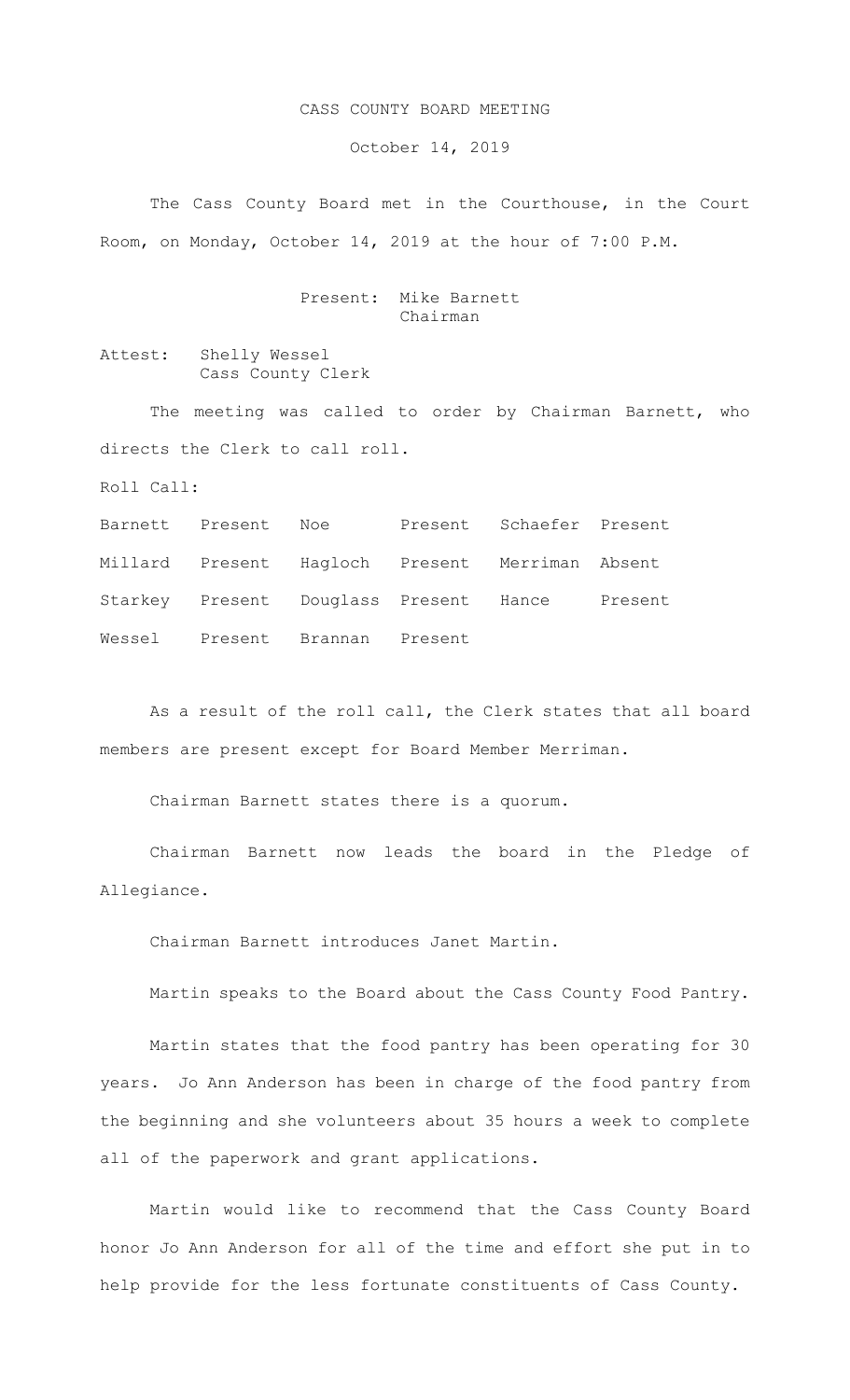Martin states that about 250 baskets containing 4-5 meals are given out each month. The Cass County Food Pantry had to close on September 18th because they ran out of food. Jo Ann Anderson has reached out to the communities for support. They would like to raise \$30,000.00 to purchase 45,000 pounds of food. This amount of food would get them through the holidays.

Noe makes a motion that the board donate \$1000 to the Cass County Food Pantry and Douglass seconds the motion. The vote is by acclamation and declared carried.

Chairman Barnett next presents the minutes from the September 9, 2019 Cass County Board Meeting for approval.

Schaefer makes a motion to approve the minutes and Millard seconds the motion. The vote is by acclamation and declared carried.

Chairman Barnett directs the Clerk to read the correspondence.

Clerk Wessel states that she received a letter about the LIHEAP Energy Assistance Program. Each board member has been given a copy of the letter so that if they are approached by a citizen needing assistance they will have the information to give to that individual.

Chairman Barnett next calls for reports from the standing committees.

Noe, Chairman of the Courthouse and Jail Committee, reports the Committee met on October 10, 2019 and approved all bills as presented.

Hagloch, Chairman of the Road and Bridge Committee, reports they met on October 7, 2019 and approved all bills.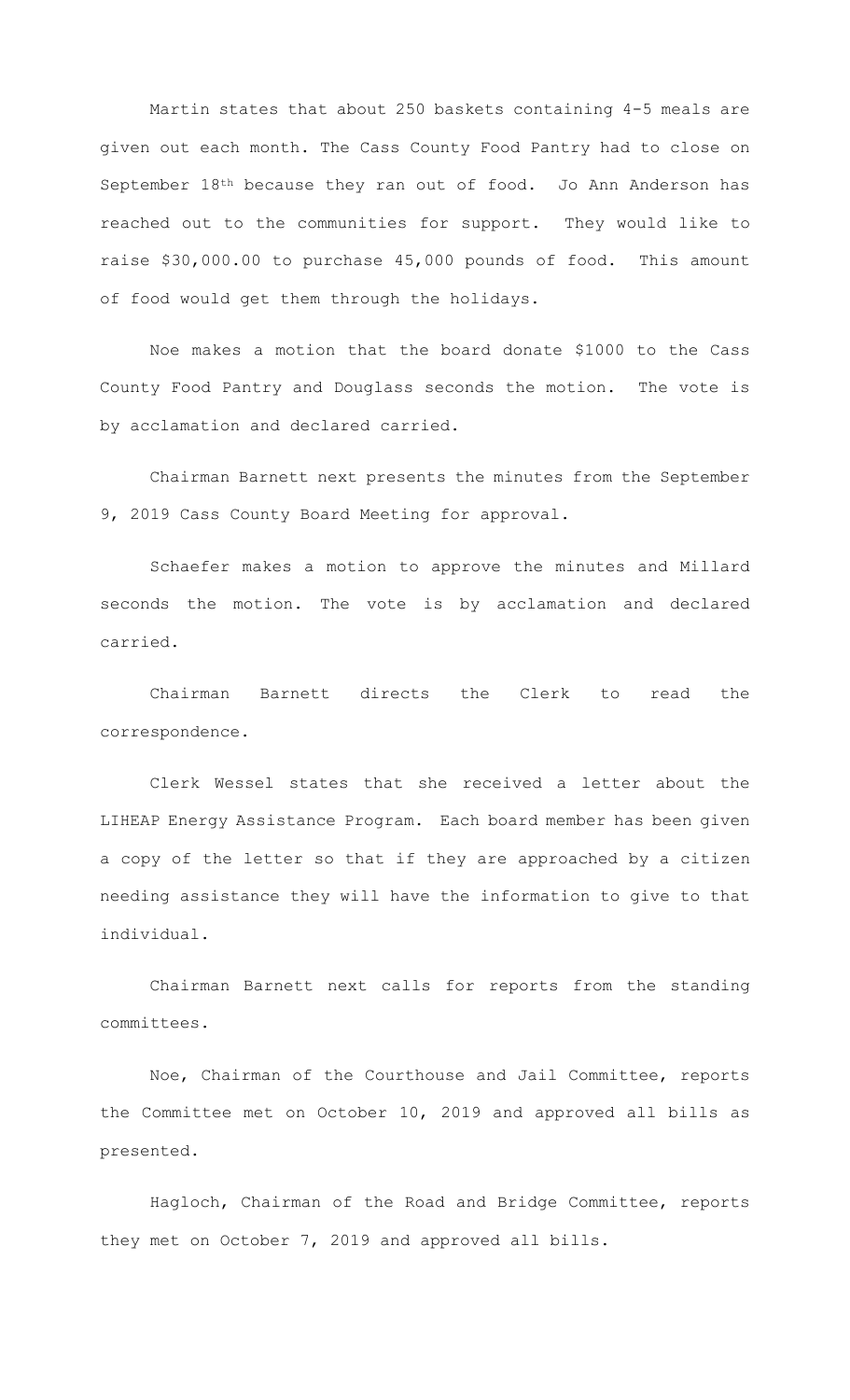Brannan, Liaison for the Housing Board, reports they met on September 9, 2019. Brannan reports that Delbert Mueller has resigned from the Housing Board.

 Brannan also reports that there is going to be an increase in the housing rates.

 Brannan reports the Health Department Board met on September 25, 2019. Brannan reports a new dentist and medical assistant have been hired. Brannan also reports that a new alarm system has been installed.

 Highway Engineer, Tim Icenogle reports that ESDA Director Roger Lauder has reached out to areas impacted by flooding to finalize funding.

 Chairman Barnett reports the Finance Committee will meet on Monday, October 21, 2019, at 6:30 p.m., at the courthouse.

Barnett reports that he and board member Hagloch will be meeting with the Illinois FOP Labor Council to discuss the new contract. Barnett hopes to finalize the FOP contract before the Finance Committee meeting on October 21, 2019.

Barnett, reporting for the Supervisor of Assessments Committee reports that counties now have the option of designating 1/4 of the county to be assessed each year, instead of assessing the entire county for the quadrennial assessment.

Barnett states that a resolution dividing the county into four assessment districts would need to be approved by the county board. Barnett shares with the board a copy of a tentative resolution on the assessment option.

Board Member Millard, reporting for the Policies and Procedures Committee, reports he would like to schedule a meeting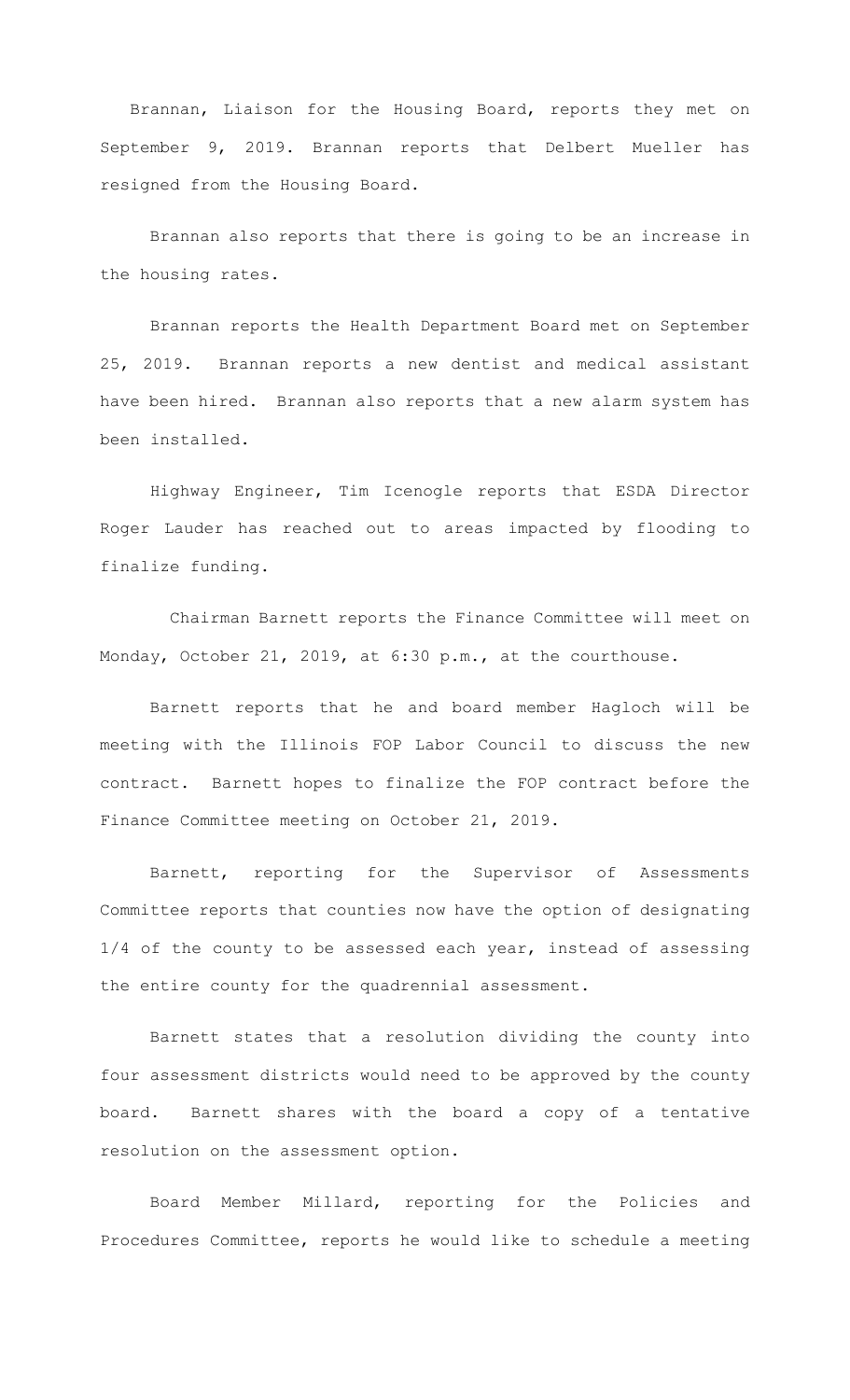to view the website and determine what additions or changes need to be made.

Millard reports that he attended a meeting on Rural Connectivity with the USDA in Washington D.C. Millard met with Darin LaHood to discuss the need for a Broadband/Cell towers in the county. They also discussed the 2020 Census.

Hagloch, reporting for E-9-1-1, reports the board met on September 23, 2019 and approved all bills.

Schaefer, Liaison for MCS, reports they met on September 19, 2019. An election of officers was held and all officers remained the same.

Schaefer states Tammy Lonegan is stepping down from her position as Director of Housing. Lonegan will remain the director of LIHEAP.

Schaefer, Liaison for Arenzville Rural Water, reports that they are moving forward with easements.

Wessel reports attending a meeting for Cooperative Extension in Winchester on September 26, 2019. Schaefer also attended the meeting. A slide show on 4-H was presented.

Schaefer, Liaison for the Mental Health Board, reports the board met on September 18, 2019. Stacey Rock was the presenter for the meeting because Diana Feigl was on vacation. The board discussed a few changes to policies & procedures. A new Adult Daycare Program has been started to help alleviate stress and financial burdens on caregivers.

The Jacksonville facility has experienced some zoning issues, but should be opening soon.

Barnett next gives the Chairman's report.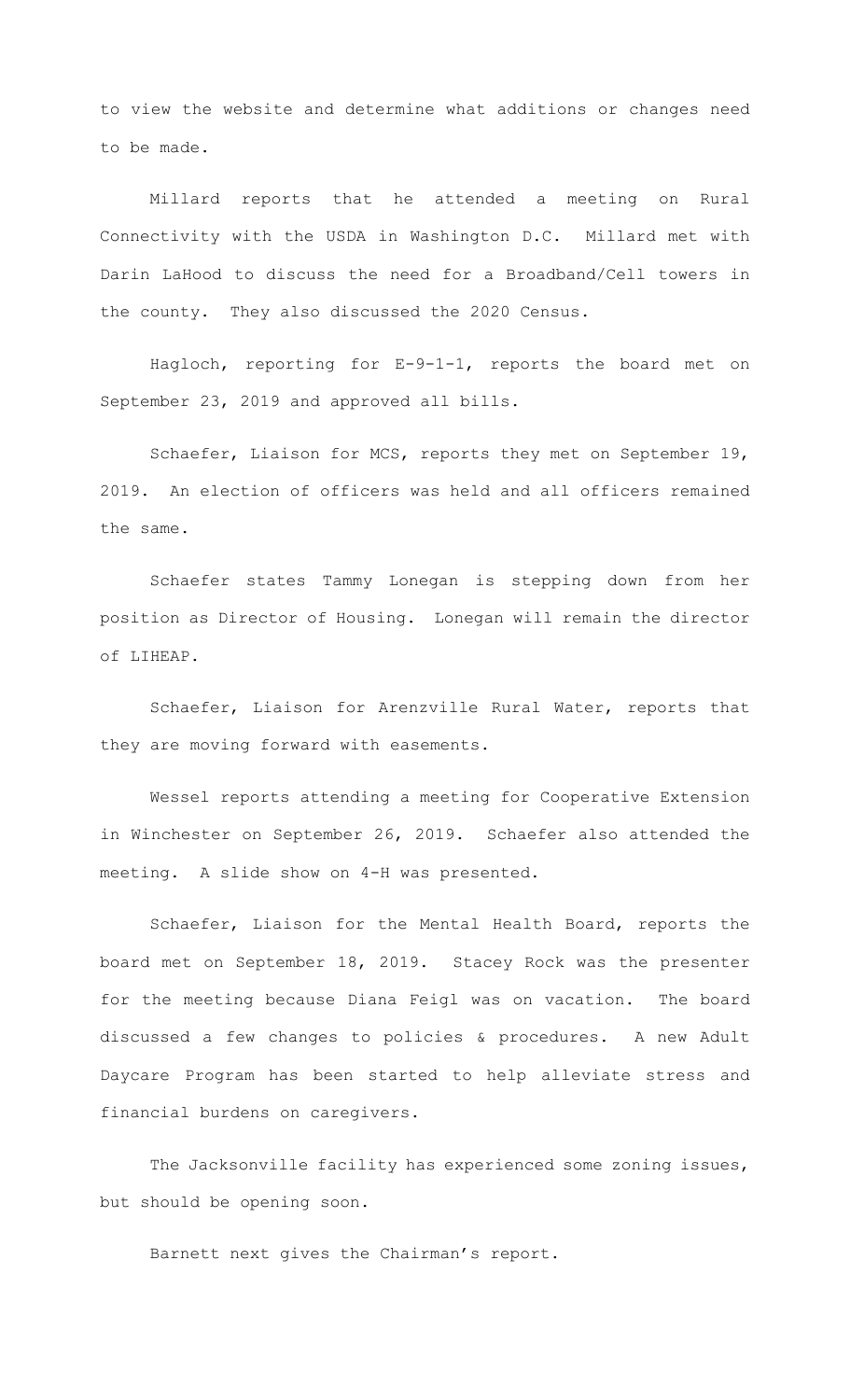Chairman Barnett reports that he received the Eastern Cass County Ambulance report that shows an \$117,000 profit.

Barnett reports an \$800 check was received from UCCI for reimbursement for attending two UCCI meetings.

Barnett states he has met with Sheriff Ohrn to discuss the FOP contract. At the meeting Ohrn also mentioned the need for a K-9 Unit/Officer.

Sheriff Ohrn now addresses the Board.

Ohrn states that the drug problem throughout Cass County is terrible. He states a dog would be very beneficial to the county by assisting with drug arrests as well as locating missing or fleeing people. He states the county has borrowed Beardstown's dog on multiple occasions, but the Beardstown dog is not always available for the county to use.

Ohrn states that County Officer Jeff Smith is willing to take on the task of becoming the K-9 Unit Officer.

Ohrn states there is a drug fund available to help cover some of the costs. The main costs will be for the car, training and the equipment.

There are no reports from the following committees:

Liquor Control

Legislative

Economic Development

Insurance and Bonds

Beardstown TIF

O.E.D.C.

O.E.D.C. Tourism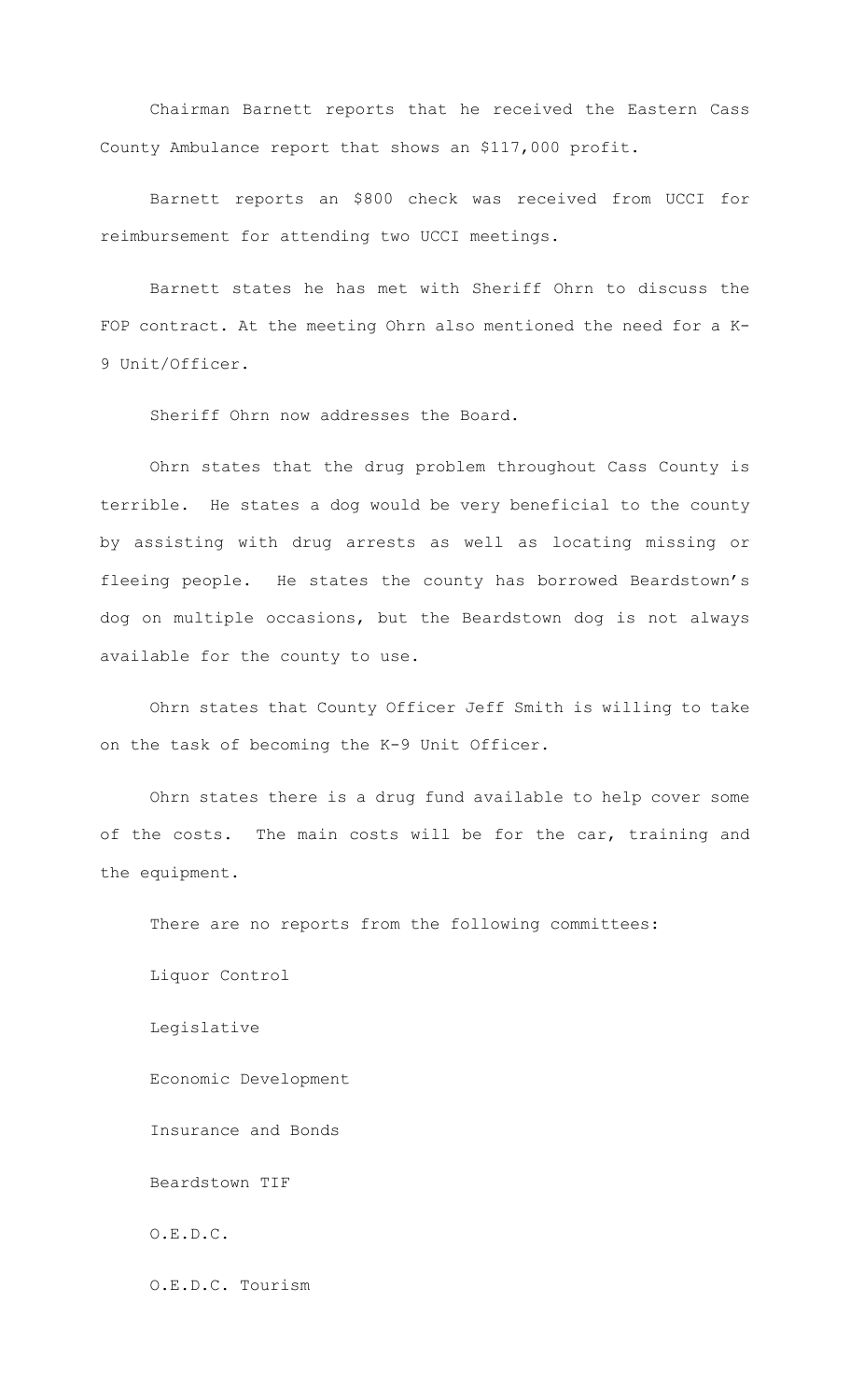The Board now moves on to new business.

Chairman Barnett presents the resignation letter of Cass County Circuit Clerk, Cherie Kay Garner.

Douglass makes a motion to accept the resignation with regret and sincere gratitude and Brannan seconds the motion. The vote is by acclamation and declared carried.

(See Attached Letter of Resignation)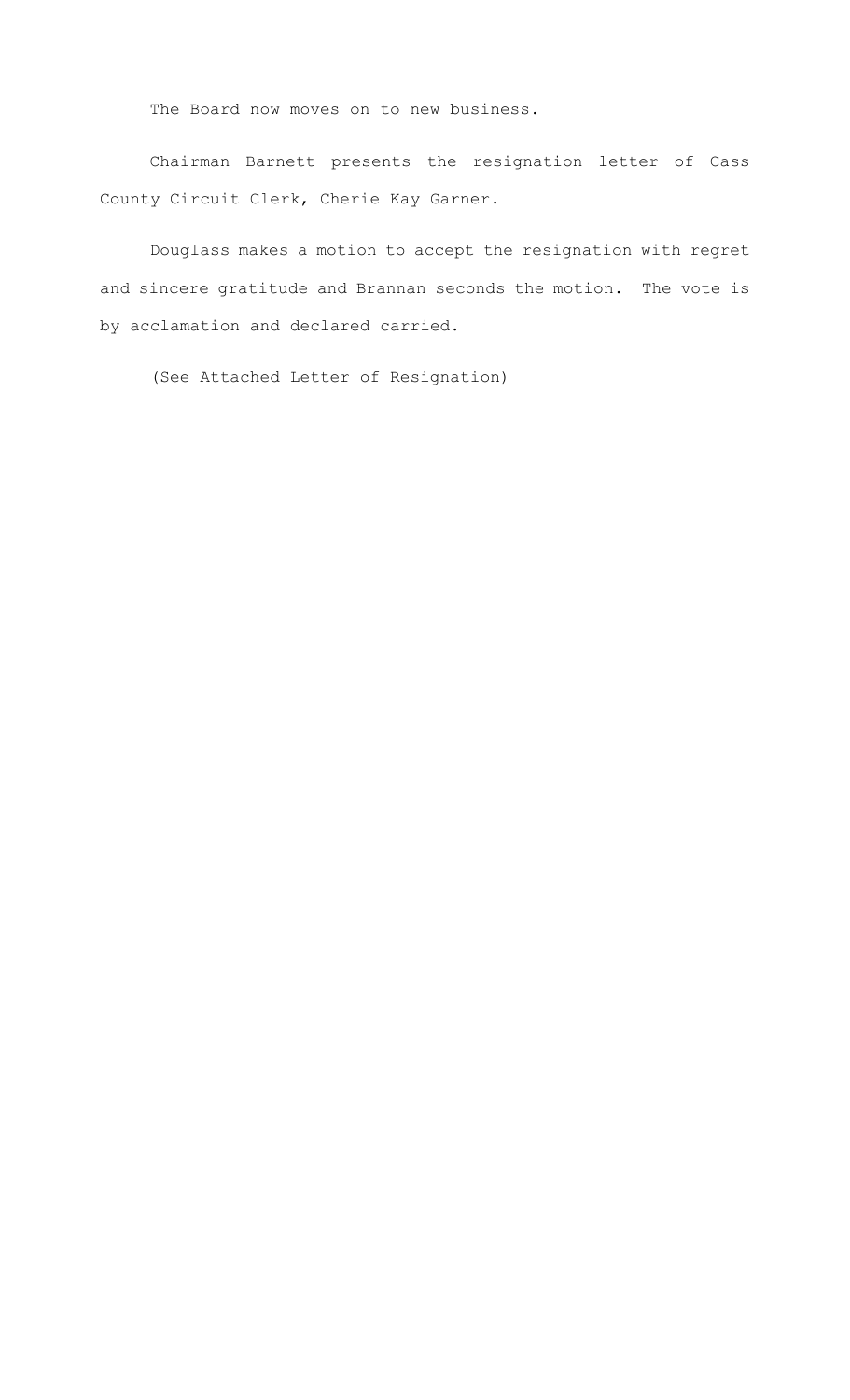The Chairman next presents the appointment of Brad Parlier to the position of Acting Cass County Circuit Clerk.

Millard makes a motion to approve the appointment and Wessel seconds the motion.

The Chairman directs the Clerk to call roll.

The Clerk calls roll.

Roll Call:

| Barnett     | Yes | Noe          | Yes | Hance           | Yes |
|-------------|-----|--------------|-----|-----------------|-----|
| Millard     | Yes | Haqloch Yes  |     | Schaefer Yes    |     |
| Starkey Yes |     | Douglass Yes |     | Merriman Absent |     |
| Brannan     | Yes | Wessel       | Yes |                 |     |

As a result of the roll call, the Clerk states all members present have voted in the affirmative. Chairman Barnett declares the motion carried.

The Chairman next presents the appointment of H.O. Brownbeck to the Western Illinois Economic Development Authority Board of Directors for a term ending in 2025. Douglass makes a motion to approve the appointment and Wessel seconds the motion. The vote is by acclamation and declared carried.

The Chairman presents the appointment of Gale Kleinschmidt to the New Pankey Pond Special Drainage District for a term ending September 2022. Noe make a motion to approve the appointment and Schaefer seconds the motion. The vote is by acclamation and declared carried.

(See Attached List Appointment)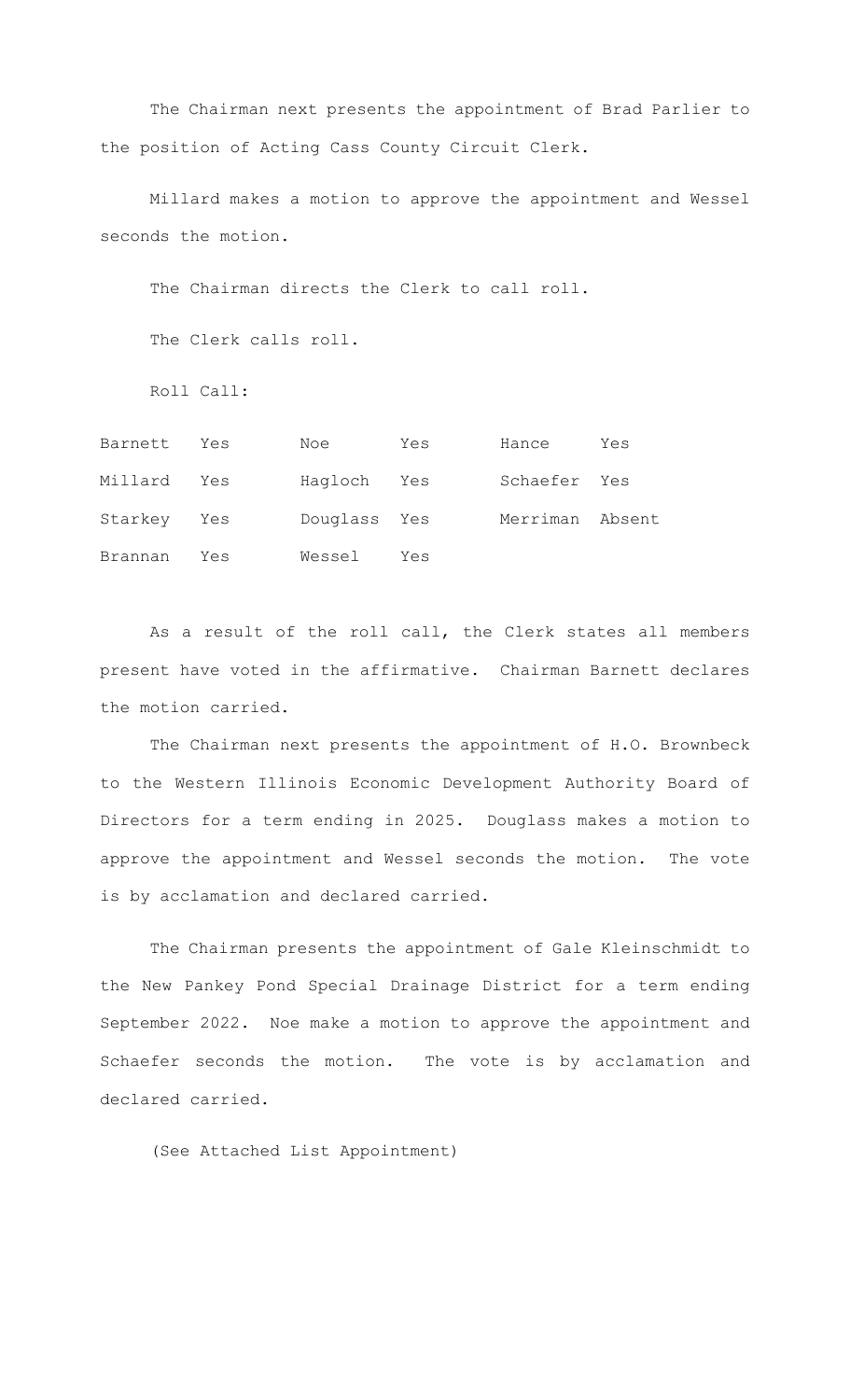Clerk Wessel presents the "Amended" 2020 Holiday Calendar for approval. Starkey makes a motion to approve the "Amended 2020 Holiday Calendar and Millard seconds the motion. The vote is by acclamation and declared carried.

(See Attached Amended 2020 Holiday Calendar)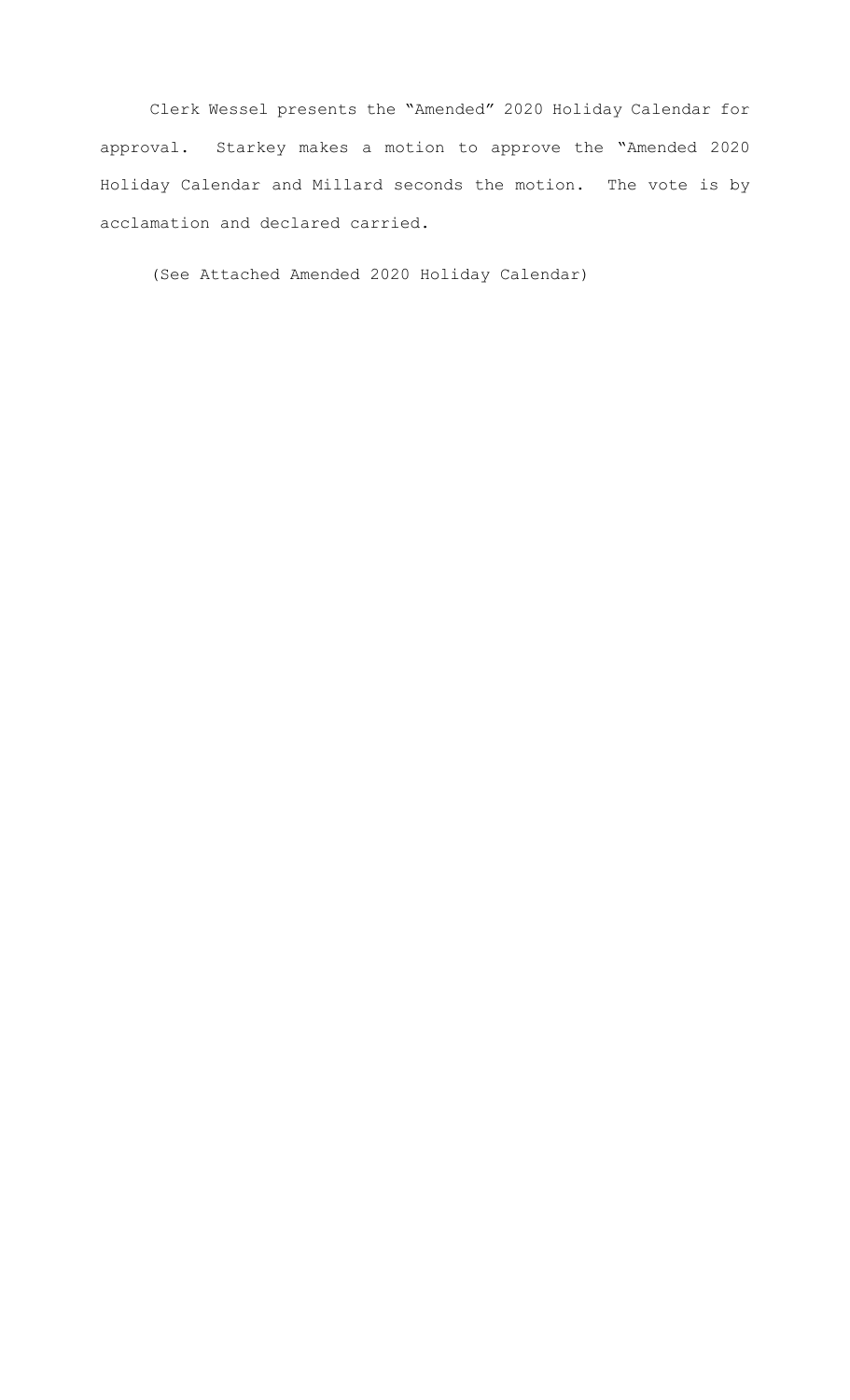The Clerk next presents the 2019-2020 Cass County Budget and Levies for tentative approval. Hagloch makes a motion to tentatively approve the Budget and Levies and Douglass seconds the motion.

The Chairman directs the Clerk to call roll.

The Clerk calls roll.

Roll Call:

| Barnett Yes |     | Noe          | Yes | Hance           | Yes |
|-------------|-----|--------------|-----|-----------------|-----|
| Millard     | Yes | Hagloch Yes  |     | Schaefer Yes    |     |
| Starkey Yes |     | Douglass Yes |     | Merriman Absent |     |
| Brannan     | Yes | Wessel       | Yes |                 |     |

 As a result of the roll call, the Clerk states all members present have voted in the affirmative. Chairman Barnett declares the motion carried.

Chairman Barnett next presents the 2020 Dispatching Contract for approval. Hagloch makes a motion to approve the 2020 Dispatching Contract and Schaefer seconds the motion. The vote is by acclamation and declared carried.

(See Attached Contract)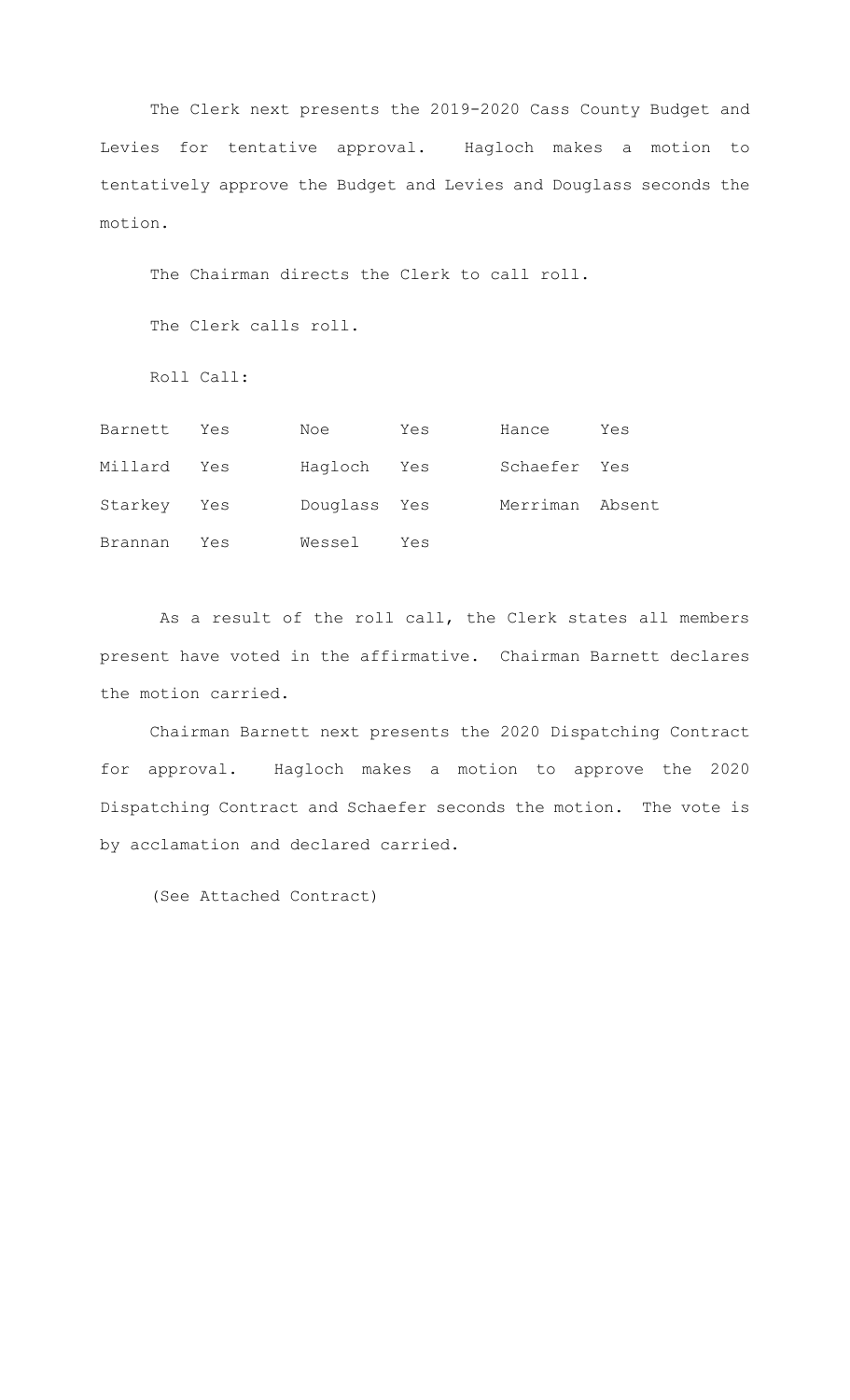The Chairman presents for approval the recommendation to contract with Hanson Engineering for the Courthouse Electrical Evalution.

Highway Engineer, Tim Icenogle states the wiring is very outdated. He recommends contracting with Hanson Engineering.

Douglass makes a motion to approve the recommendation and Starkey seconds the motion.

The Chairman directs the Clerk to call roll.

The Clerk calls roll.

Roll Call:

| Barnett Yes |     | Noe          | Yes | Hance                        | Yes |
|-------------|-----|--------------|-----|------------------------------|-----|
| Millard     | Yes |              |     | Hagloch Abstain Schaefer Yes |     |
| Starkey Yes |     | Douglass Yes |     | Merriman Absent              |     |
| Brannan     | Yes | Wessel       | Yes |                              |     |

 As a result of the roll call, the Clerk states all members present have voted in the affirmative except for Hagloch. Board member Hagloch abstained from voting. Chairman Barnett declares the motion carried.

 Clerk Wessel presents the Cass County Trustee Resolution for approval. Wessel makes a motion to approve the Resolution and Brannan seconds the motion.

The Chairman directs the Clerk to call roll.

The Clerk calls roll.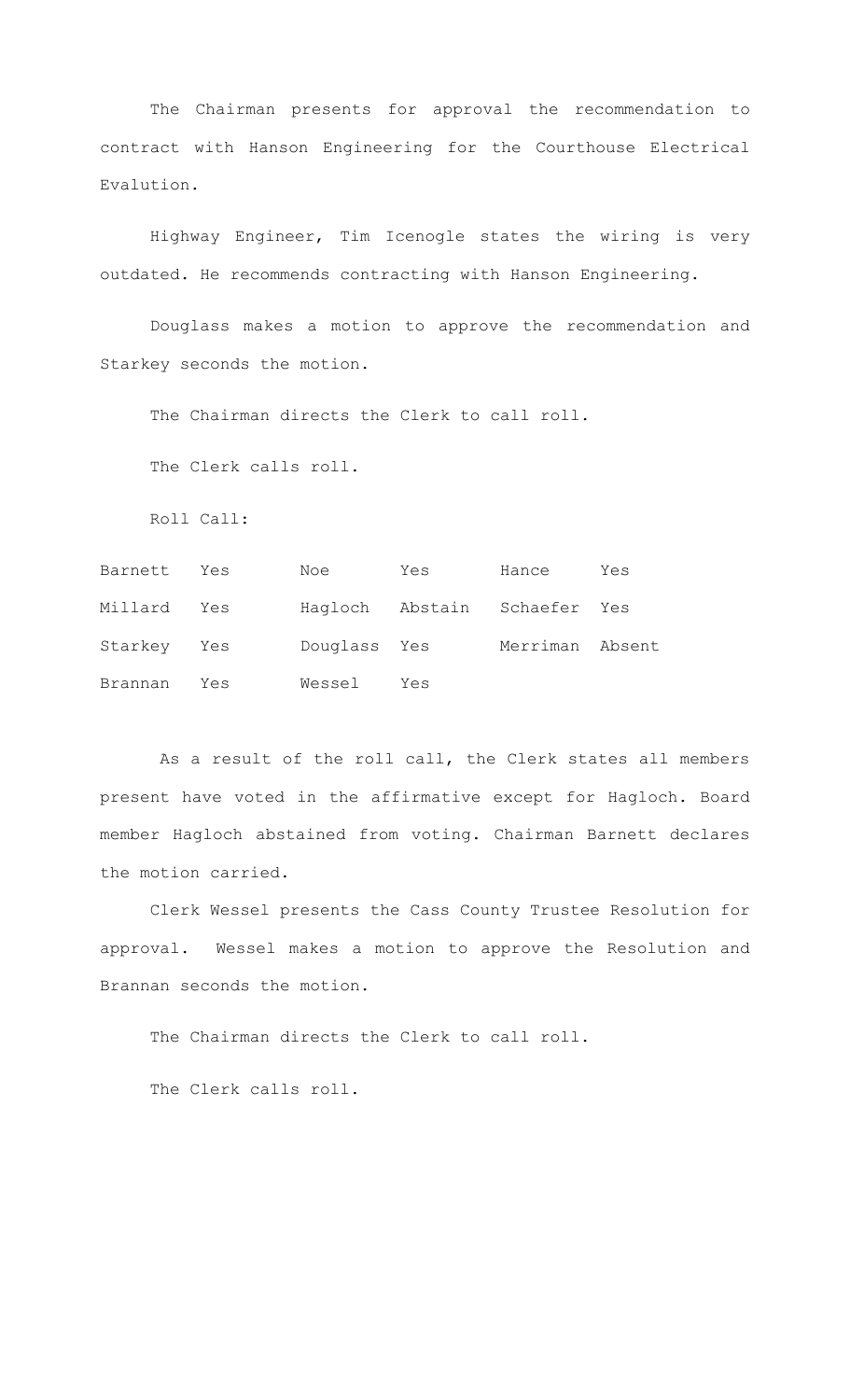Roll Call:

| Barnett     | Yes | Noe          | Yes | Hance           | Yes |
|-------------|-----|--------------|-----|-----------------|-----|
| Millard     | Yes | Hagloch Yes  |     | Schaefer Yes    |     |
| Starkey Yes |     | Douglass Yes |     | Merriman Absent |     |
| Brannan     | Yes | Wessel       | Yes |                 |     |

 As a result of the roll call, the Clerk states all members present have voted in the affirmative. Chairman Barnett declares the motion carried.

(See Attached Resolution)